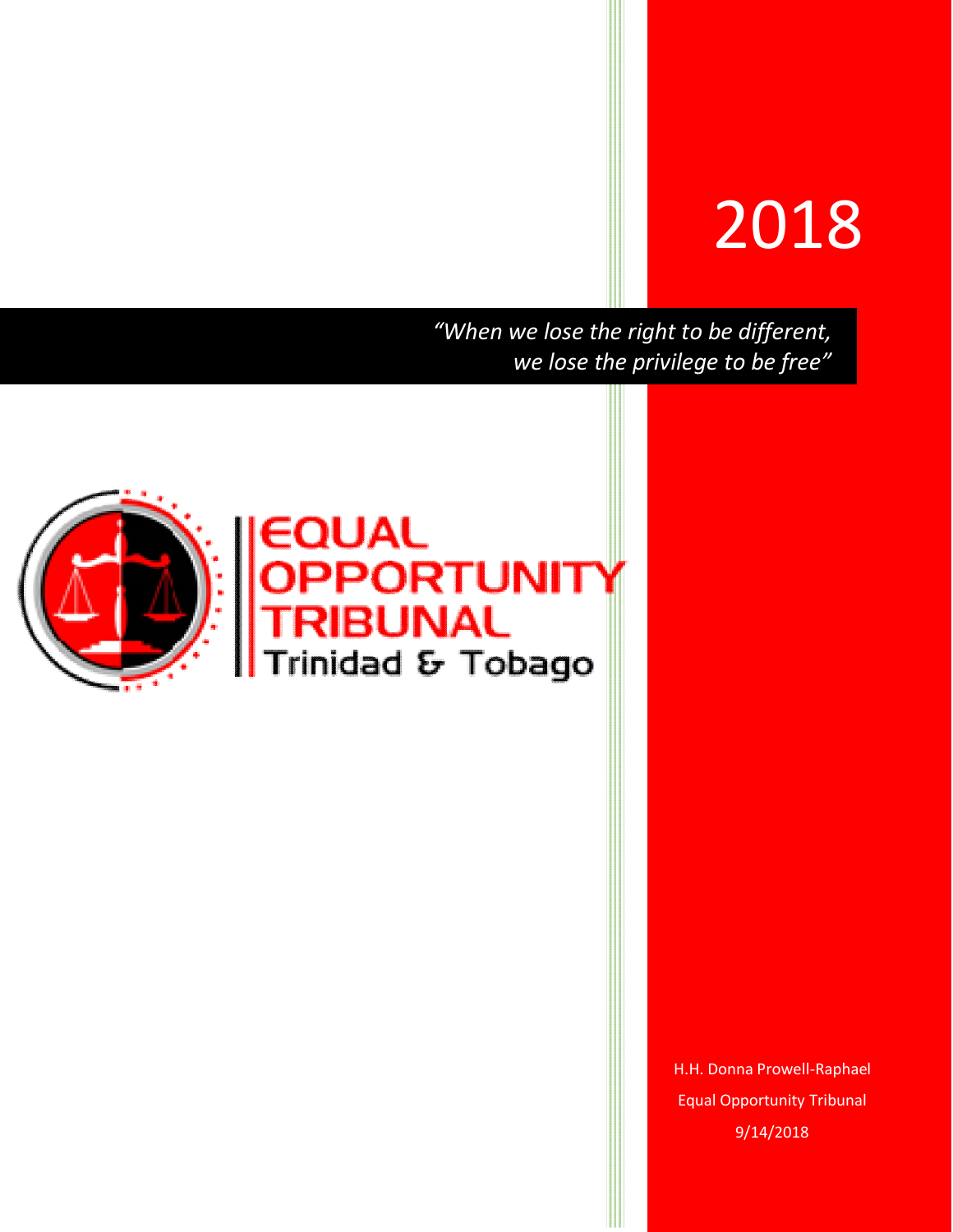### Contents

| EQUAL OPPORTUNITY TRIBUNAL STATEMENT BY THE CHAIRMAN/JUDGE |
|------------------------------------------------------------|
|                                                            |
|                                                            |
|                                                            |
|                                                            |
|                                                            |
|                                                            |
|                                                            |
|                                                            |
|                                                            |
|                                                            |
|                                                            |
|                                                            |
|                                                            |
|                                                            |
|                                                            |
|                                                            |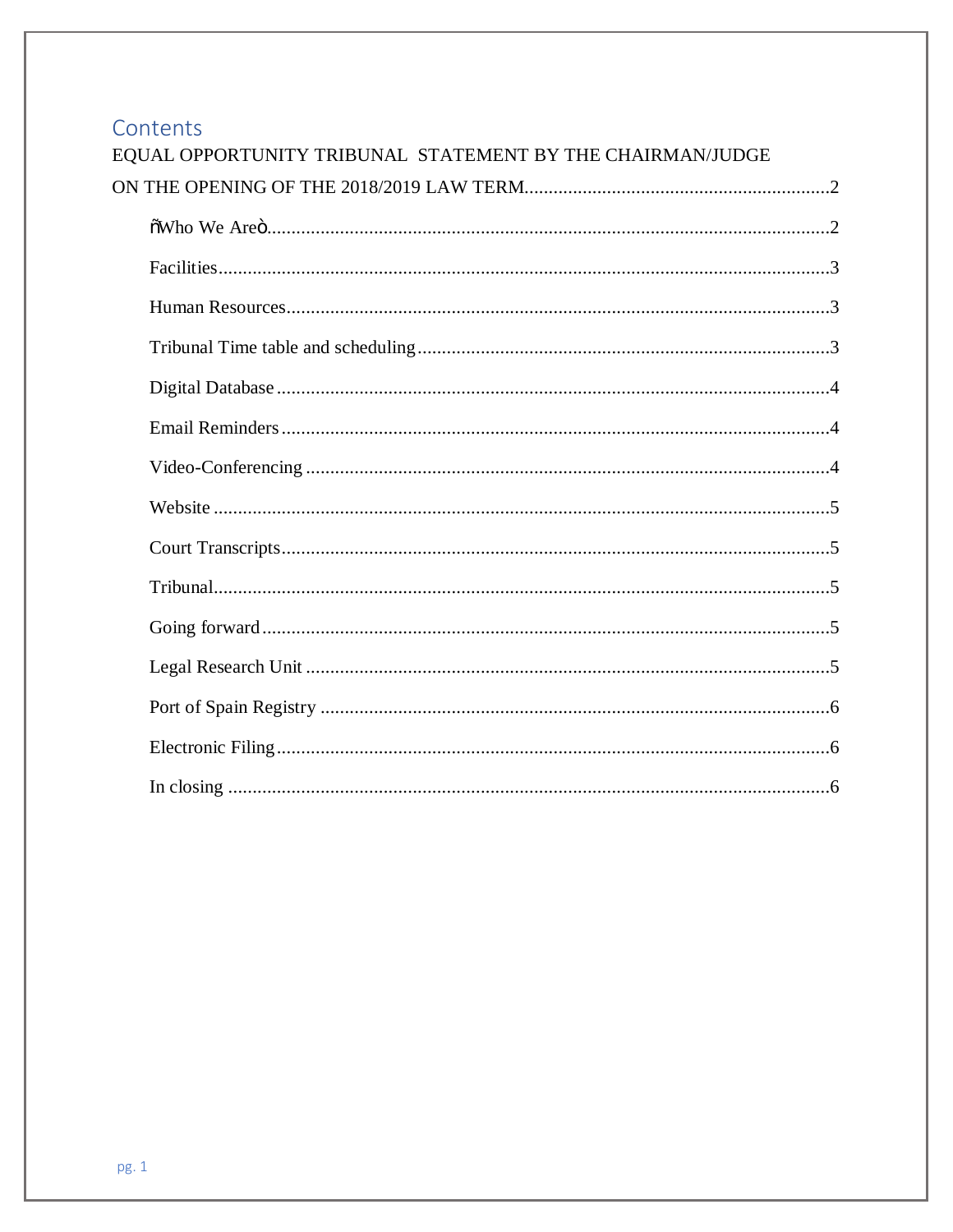## EQUAL OPPORTUNITY TRIBUNAL STATEMENT BY THE CHAIRMAN/JUDGE ON THE OPENING OF THE 2018/2019 LAW TERM

*"When we lose the right to be different, we lose the privilege to be free."* 

*Charles Evans Hughes, 11th Chief Justice of the United States*

#### *"Who We Are"*

The Equal Opportunity Tribunal  $(\pm \text{he} \text{ Tribunal})$  has the exclusive jurisdiction to adjudicate certain defined claims of discrimination, victimization and offensive behaviour initiated under the Equal Opportunity Act ( $\pm$ he Act $\phi$ ). Like the High Court and the Industrial Court, it is a superior court of record and has the powers and jurisdiction of such a court and has power to impose fines, make orders for damages and or grant injunctions.

The Tribunal (though often mistaken for it) is not the same entity as, or a part of, the Equal Opportunity Commission ( $\pm$ he Commission $\phi$ ). The Tribunal $\phi$ s functions are judicial. They are independent and distinct from the conciliatory role and functions of the Commission. The Commission receives complaints of discrimination for conciliation under the Act. Complaints that cannot be resolved by conciliation or those that remain unresolved after conciliation can be referred by the Commission to the Tribunal for judicial adjudication and determination.

The Tribunal consists of a Judge of status of a High Court Judge, and two Lay-Assessors. The Judge who is also Chairman of the Tribunal makes and delivers all the decisions of the Tribunal. The Act prescribes a limited appeal as of right of the decisions of the Tribunal, to the Court of Appeal on matters of law (akin to that of the Industrial Court  $(4C\phi)$ .

The Tribunal is empowered to make its own rules. In 2016 the Tribunal ps first set of Rules and Procedure were published. These Rules and Procedure are available on the Tribunal<sup>f</sup>s website. Hard copies of the Rules and Procedure are available for purchase at the Tribunal<sub>*S*</sub> Chaguanas Registry.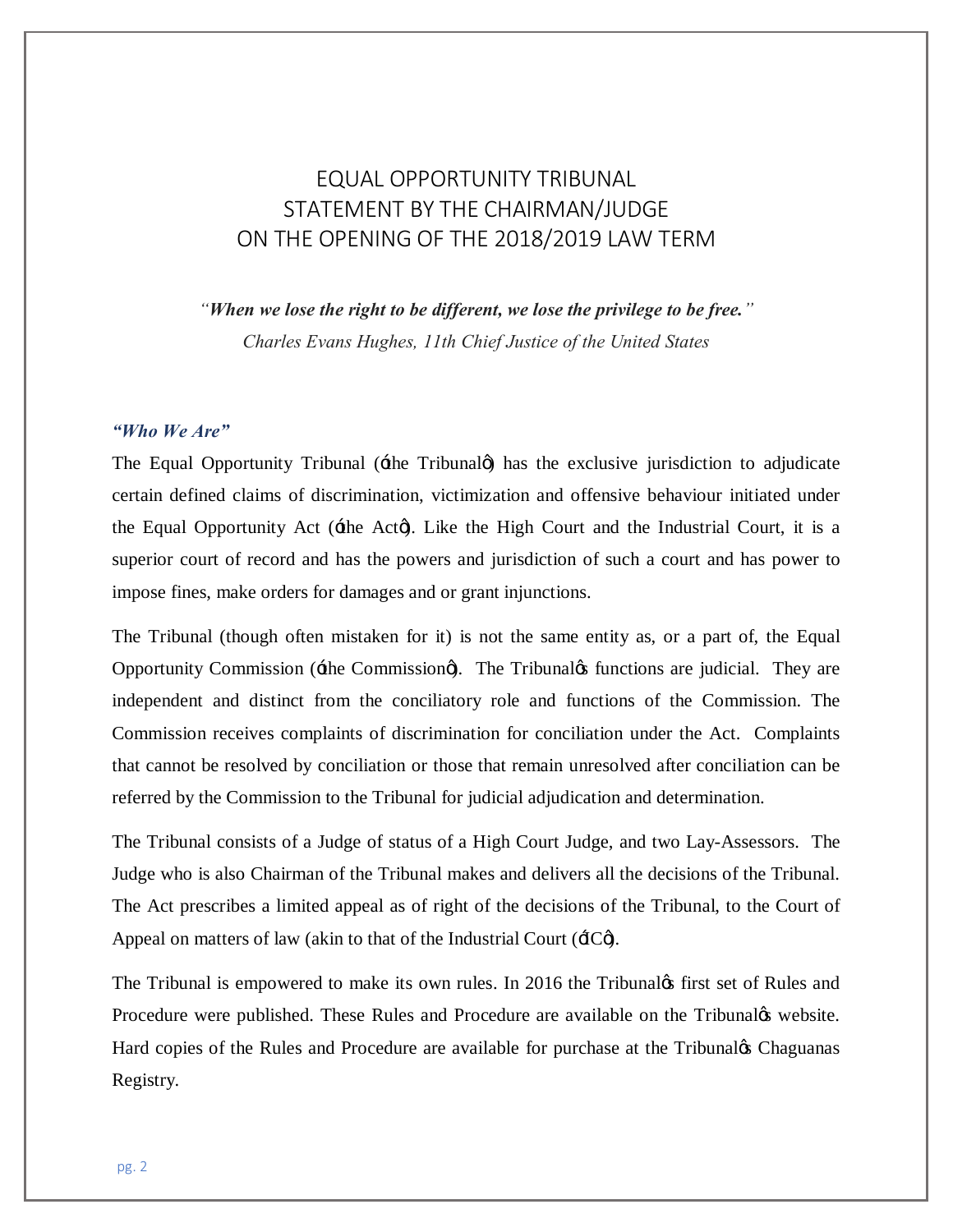Since the Tribunal began hearings in 2015, it has delivered 12 judgments. The judgments will be available on the Tribunal<sub>'s</sub> website. A first Volume of Reports containing these judgments has been produced. We hope (finance being available) to have hard-copies of the Report available for purchase by the end of 2019.

Within the recent past we have seen a rapidly growing number of matters coming before the Tribunal. Notwithstanding daunting and potentially paralyzing financial constraints, several initiatives have been put in place to handle the case load in a judicious, timely and effectual manner.

These initiatives include: -

#### *Facilities*

With the staff going beyond the bounds of duty, we have been able to complete a total physical upgrade of our Chaguanas Registry. With some creativity we have been able to redesignate/redistribute our limited floor space. We are particularly proud of the establishment of a Registrar<sub>g</sub> Court to handle Case Management and assessments, Library, and Attorneys Conference Room. Aesthetics and décor have not been ignored, and we have been receiving good comments on our new image and amenities.

#### *Human Resources*

As an adjoint to the physical upgrade, we have restructured and reorganized our human resources to better utilize and deploy their expertise in the work of the Tribunal. By so doing we have been able to create and train a dedicated Court and Registry staff. Our Protocol/Communications Unit is a work in progress. With the optimistic availability of funds, we hope to be able to create a permanent legal research and support unit for the Tribunal.

#### *Tribunal Time table and scheduling*

Mindful of the imperative to have a ready determination of the matters before it, the Tribunal is working with the objective of a 1-year turn-around for the disposition of complaints. To accomplish this optimistic and formidable goal, we require the active understanding and commitment of attorneys and parties, who may notice a robust response by the Tribunal to repeated requests for extensions of time and or adjournments.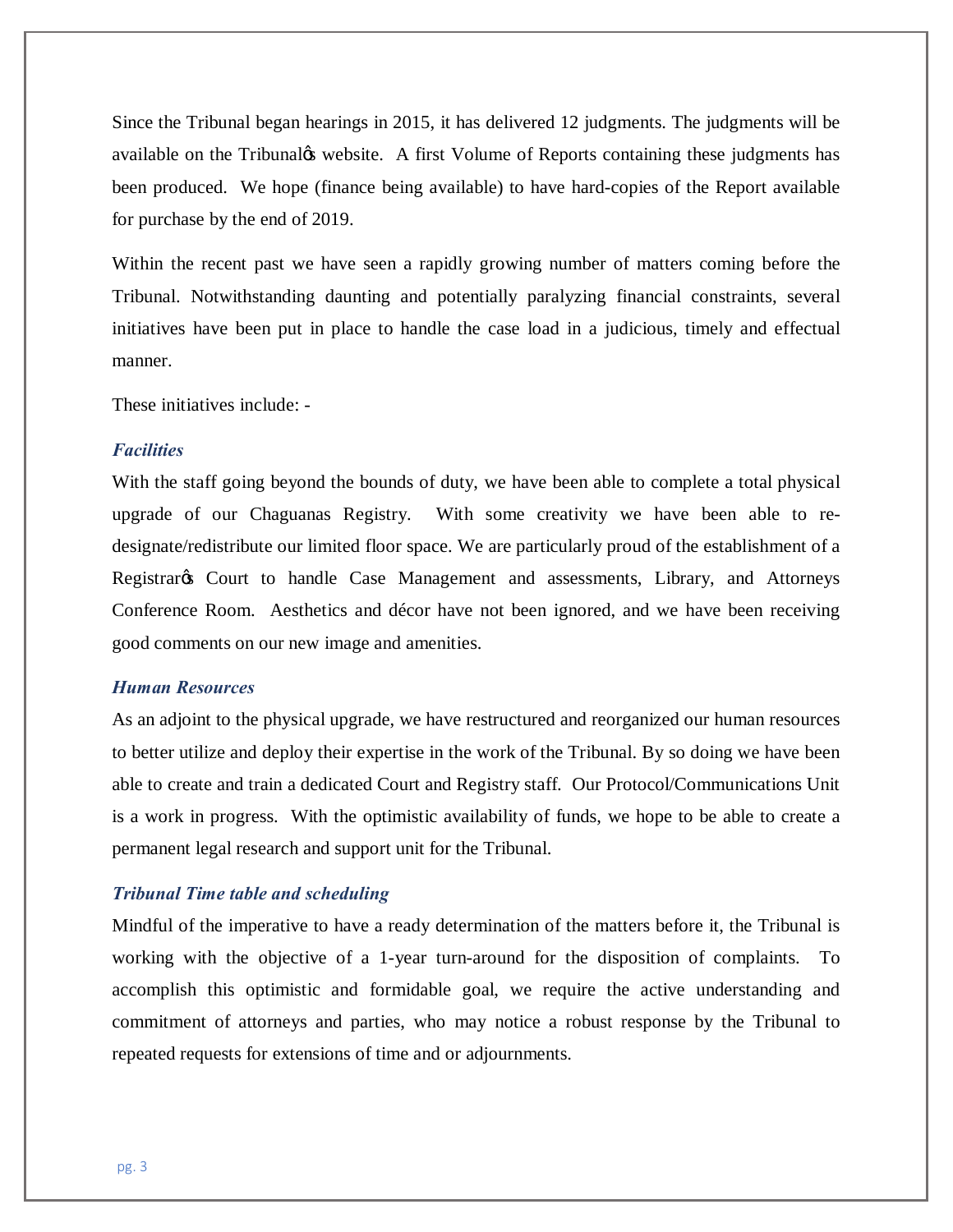We have implemented a pilot time-table to manage the expansion in the increasing number of complaints as follows:-

| <b>PERIOD</b> | <b>SITTINGS</b>            |
|---------------|----------------------------|
| 2018          |                            |
| June          | Case Management            |
| October       | Trials/Hearings (Trinidad) |
| November      | Trials/Hearings (Tobago)   |
| December      | Case Management            |
| 2019          |                            |
| March         | Decisions                  |
| April         | Trials/Hearings            |
| June          | <b>Case Management</b>     |
| July          | Decisions                  |

#### *(Injunctions and urgent matters are not included in the Time-Table.)*

At the end of this court year the Tribunal will examine the efficacy of the time-table and adjust it as required to ensure the appropriate disposition of matters. We welcome feedback from our stakeholders.

#### *Digital Database*

Another proud innovation is the attainment of a digitized Database ( $\pm RM\phi$ ). All the matters of the Tribunal are now stored digitally. Information on matters is now available at the touch of a button. The historical process for each matter can now be recorded in detail and readily available.

#### *Email Reminders*

With the introduction of RM, has come the ability to provide automated Email reminders to attorneys of court deadlines and hearings. These will be issued 4 days before the event.

#### *Video-Conferencing*

Not only can we provide electronic reminders, but we are very excited to announce that video conferencing facilities for case management would soon be available. Cognisant of our financial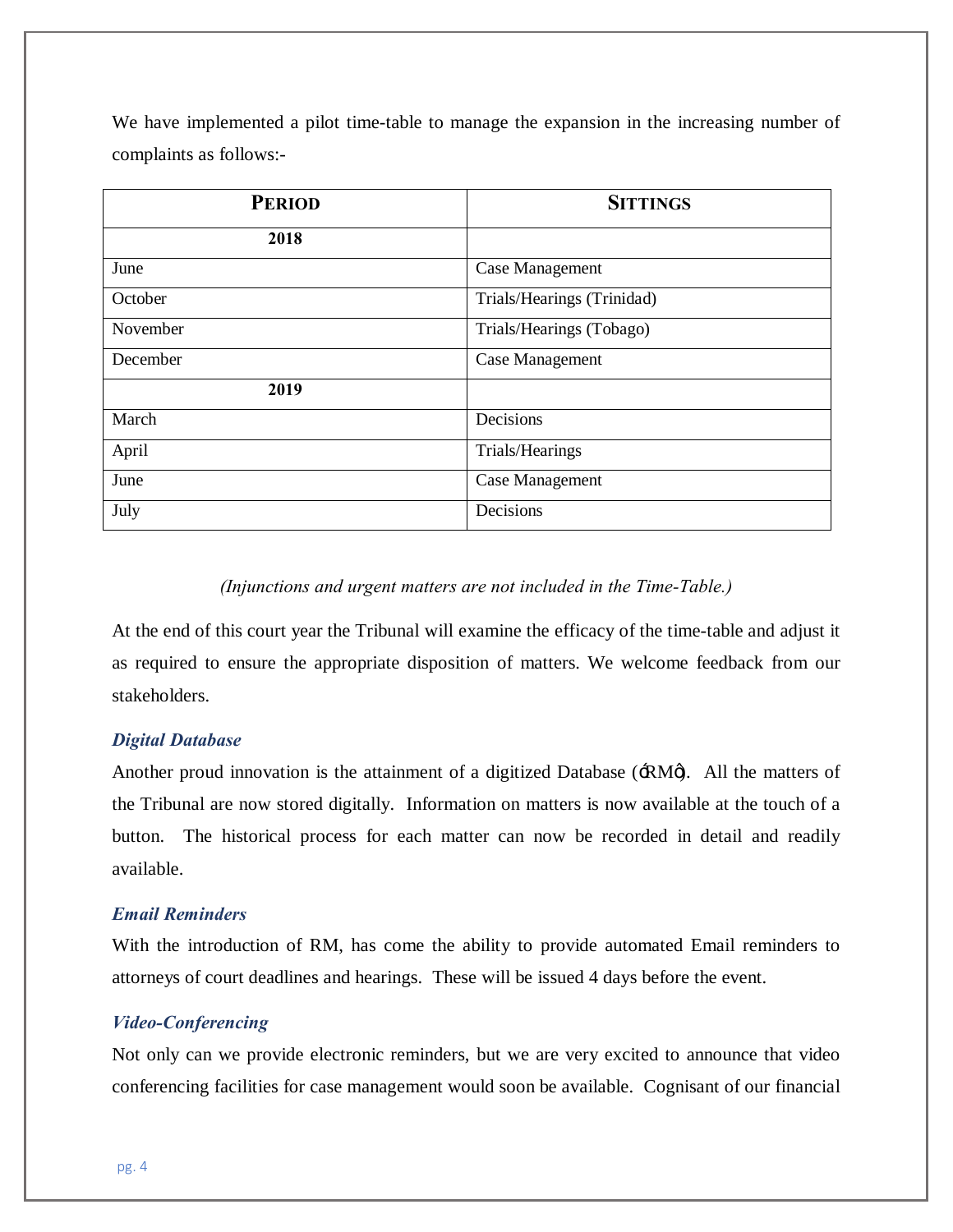and other constraints we have set a roll out date of January 7, 2019. We hope that in lieu of the Port of Spain Registry coming on stream for this court term as we envisaged, that this facility will provide some relief for attorneys coming out of Port of Spain, Tobago and outlying areas.

This state-of-the-art system will allow us to provide a video link to attorneys that will permit them to access and attend video- conferences out of their chambers - on their desk-tops, lap-tops, tablets, or even cell phones.

#### *Website*

We have been assured by our IT Specialist that the Tribunal ts new upgraded website will be accessible by October  $1<sup>st</sup>$ . 2018. The website will feature among other good things 6 such as our Rules and Judgments - the Tribunaløs monthly timetable and calendar where court dates and sittings may be accessed online.

#### *Court Transcripts*

In addition to voice recordings, from October 2018 the Tribunal will have verbatim transcripts of the trials. These can be requested within 2 weeks of the end of a trial and will be made available in soft or hard copy at a nominal cost.

#### *Tribunal*

Upon the retirement of the former Chairman/Judge His Honour Rajmanlal Joseph J. in September 2017, I was appointed in April 2018 to replace him. The term of office of our Lay-Assessors ended in May 2018. Her Excellency, the President has kindly conveyed her permission for Ms. Leela Ramdeen to continue in office pending her appointment of new Lay-Assessors, who we are looking forward to having with us by the end of 2018.

#### *Going forward*

#### *Legal Research Unit*

A top-grade, state of the art legal research unit is the engine room of a viable, modern judicial entity. It is mandatory and indispensable. In the absence of a Legal Research Unit the Tribunal will have to secure temporary make-shift arrangements reliant on the good-will of its friends and stakeholders to push through its immediate commitments. The establishment of a permanent Legal Research Unit (finance permitting) is essential if the Tribunal must meet its mandate.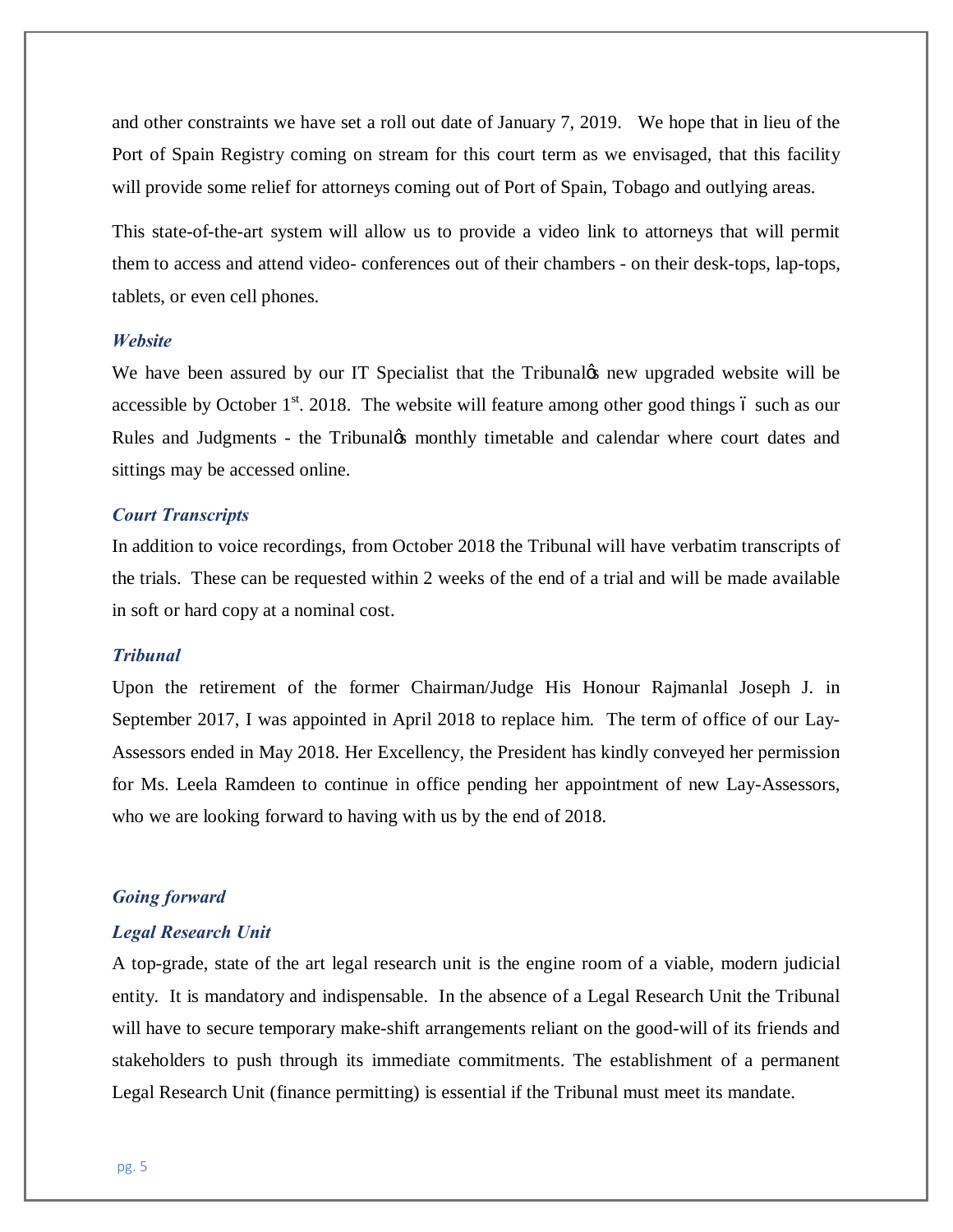#### *Port of Spain Registry*

The reassertion of a presence in Port of Spain through the establishment of a Port of Spain Registry remains a priority item for the Tribunal. We have been working with the Ministry of Public Administration and remain in regular communication with its offices to make the POS Registry an early reality. We are optimistic that suitable office space will be located, and (finance permitting) the Registry can be established.

#### *Electronic Filing*

Another major priority for the Tribunal is the establishment of electronic filing. We have found that the location of the present Registry, the vagaries of travelling there, and unpredictability of the weather have been a challenge to attorneys to meet deadlines for filing. We are considering several options and hope (finance permitting) to be able to have an electronic filing system in place, if not before, by the end of this court year.

#### *In closing*

The Tribunal acknowledges with gratitude the stewardship of His Honour Rajmanlal Joseph J. from 2009-2017. Joseph J. has steered the Tribunal through it embryonic stages, navigating the trials and challenges of its early life with restraint, astuteness and wisdom. He has left a legacy of thought-provoking judgments that will be the foundation of the jurisprudence of the Tribunal. As Joseph J. moves on to re-enter private practice, the Tribunal extends its best wishes for long and healthy life and an enduring and fulfilling continued career.

The President of the Industrial Court has made the IC a sister to the Tribunal in many ways. She has shared the IC $\alpha$  resources and given unstintingly of her knowledge and time. We are indebted to her and give her a loud *'shout out'* and resounding  $\tilde{\sigma}$ *Thank You*" for her kindness and generosity.

We also record our appreciation to Mr. Jones P. Madeira for his invaluable guidance (pro bono) in the establishment of our Protocol Unit.

I acknowledge with thanks the support and assistance of the Registrar Mr. Narendra Lalbeharry and staff of the Tribunal since my appointment. I am cognizant not only of their hard work but their trust and forbearance. Their willingness to put on  $\frac{1}{2}$  jeans  $\phi$  and dust masks, lift furniture,